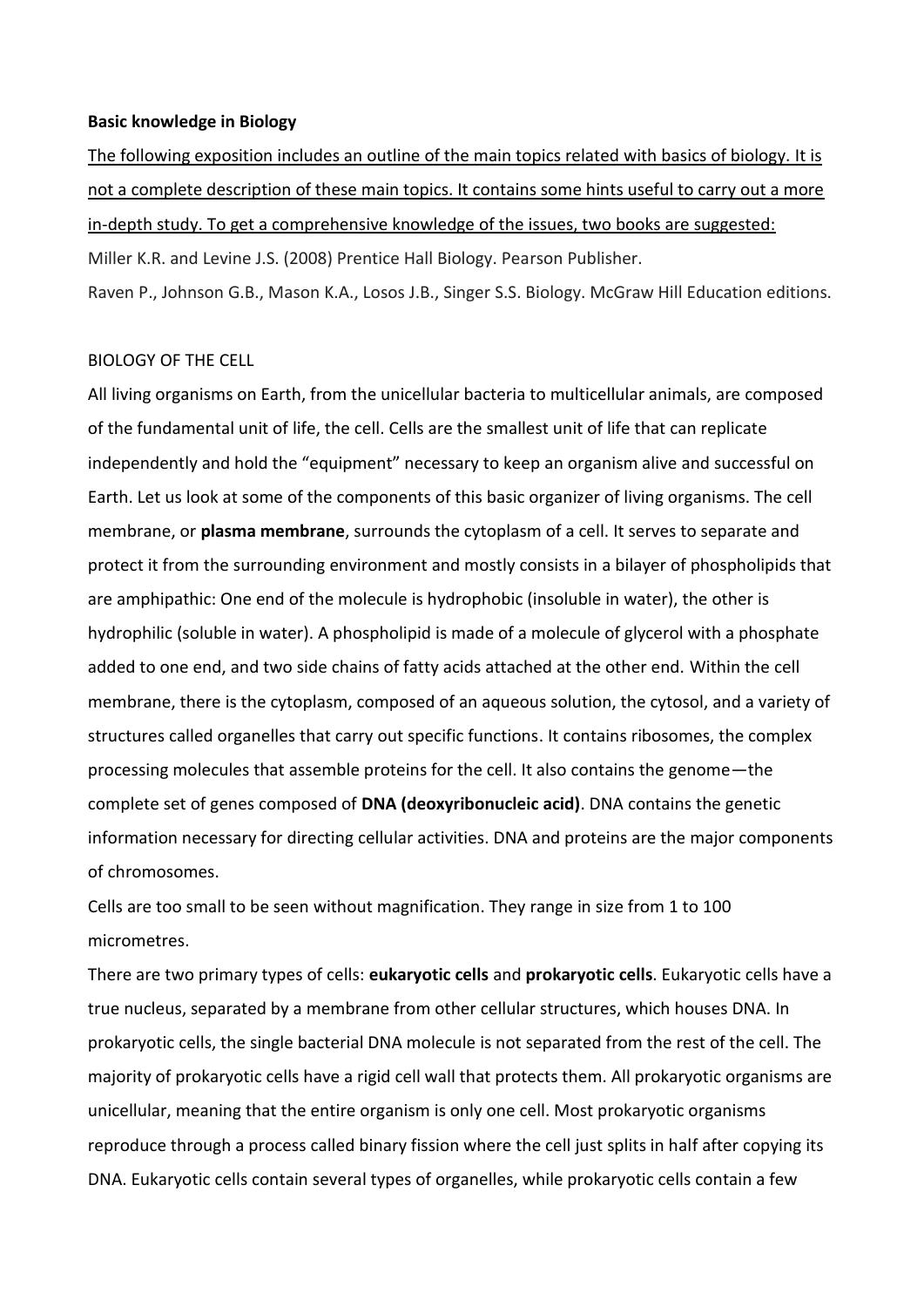organelles and none that are bound by a membrane. There are also differences within eukaryotic cell types. Plant cells for example, contain structures such as a cell wall and chloroplasts that are not found in animal cells. Typically, eukaryotic cells are more complex and much larger than prokaryotic cells. On average, prokaryotic cells are about 10 times smaller in diameter than eukaryotic cells. Most eukaryotic organisms are multicellular. This allows the eukaryotic cells to become specialized. Through a process called differentiation, the cells take on characteristics that can work with other types of cells to create an entire organism. Eukaryotes may use either asexual or sexual reproduction depending on the organism's complexity. Sexual reproduction allows more diversity in offspring by mixing the genes of the parents to form a new combination and hopefully a more favourable adaptation for the environment.

Organisms may be classified by the source of the energy and carbon they need for synthesizing the cellular material. **Autotrophs** (from the Greek autos, meaning "self," and trophos, meaning "feeder") are able to make their own energy-rich molecules out of simple inorganic materials. They obtain all needed carbon from CO2. **Phototrophs** utilize solar energy, whereas chemotrophs obtain energy by the oxidation of a chemical fuel. For example, the lithotrophs oxidize inorganic fuels: HS<sup>-</sup> to S<sup>0</sup> (elemental sulphur), S<sup>0</sup> to SO<sub>4</sub><sup>2-</sup>, NO<sub>2</sub><sup>-</sup> to NO<sub>3</sub><sup>-</sup>, or Fe<sup>2+</sup> to Fe<sup>3+</sup>.

**Heterotrophs** (from the Greek heteros, meaning "other," and trophos, meaning "feeder") require organic nutrients. They are dependent on an outside source of organic molecules for their energy. However, nearly all living organisms derive their energy, directly or indirectly, from the radiant energy of sunlight. The light-driven splitting of water during **photosynthesis** releases its electrons for the reduction of  $CO<sub>2</sub>$  and the release of  $O<sub>2</sub>$  into the atmosphere:

## $6CO_2 + 6H_2O \rightarrow C_6H_{12}O_6 + 6O_2$

# (Light-driven reduction of  $CO<sub>2</sub>$ )

Non-photosynthetic organisms obtain the energy they need by oxidizing the energy-rich products of photosynthesis, then passing the electrons thus acquired to atmospheric  $O_2$  to form water,  $CO_2$ , and other products, which are recycled in the environment:

 $C_6H_{12}O_6 + 6O_2 \rightarrow 6 CO_2 + 6H_2O +$  energy

## (Energy-yielding oxidation of glucose)

The cells in complex multicellular organisms like plants are organized into **tissues**, groups of similar cells that work together on a specific task. **Organs** are structures made up of two or more tissues organized to carry out a particular function, and groups of organs with related functions make up the different **organ systems**. At each level of organization—cells, tissues, organs, and organ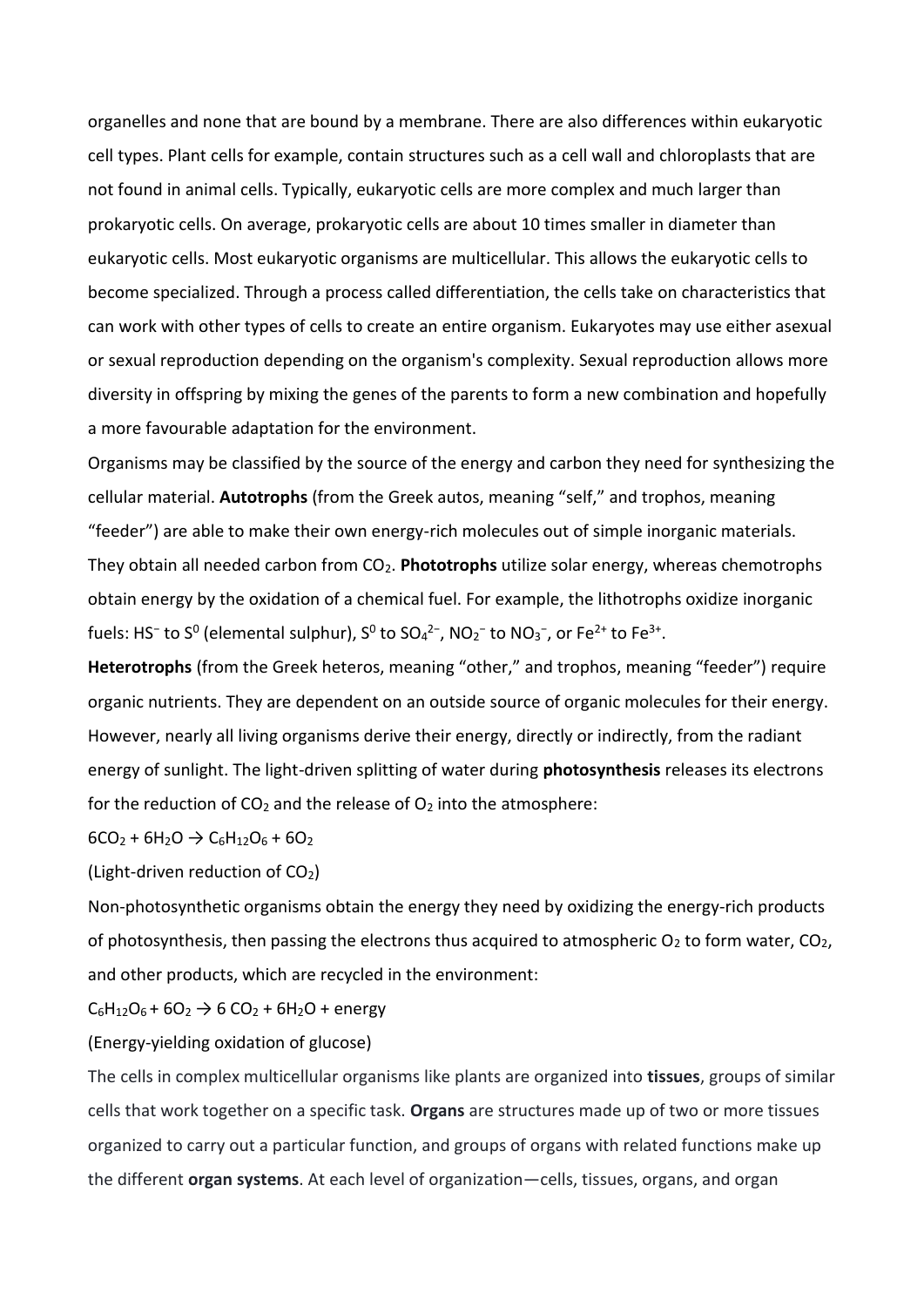systems—structure is closely related to function. For instance, the animal cells in the small intestine that absorb nutrients look very different from the muscle cells needed for body movement. The structure of the heart reflects its job of pumping blood throughout the body, while the structure of the lungs maximizes the efficiency with which they can take up oxygen and release carbon dioxide.

Prokaryotic organisms (or prokaryotes) include bacteria. Eukaryotic organisms (or eukaryotes) include algae, fungi, plants, animals.

## SEXUAL REPRODUCTION, MEIOSIS AND MITOSIS

**Haploid** and **diploid** are terms referring to the number of sets of chromosomes in a cell. Diploid organisms are those with two sets. Human beings (except for their gametes), most animals and many plants are diploid. We abbreviate diploid as 2n. Haploid organisms/cells have only one set of chromosomes, abbreviated as n. Chromosomes that carry the same genes are termed homologous chromosomes. The alleles on homologous chromosomes may differ, as in the case of heterozygous individuals. Organisms (normally) receive one set of homologous chromosomes from each parent.

**Meiosis** is a special type of nuclear division which segregates one copy of each homologous chromosome into each new "gamete". **Mitosis** maintains the cell's original set of chromosomes (for example, one diploid 2n cell producing two diploid 2n cells; one haploid n cell producing two haploid n cells; etc.). Meiosis, on the other hand, reduces the number of sets of chromosomes by half, thus making it possible to maintain a constant number of chromosomes in a species. Cells that become gametes are referred to as germ line cells. Meiosis occurs in the production of gametes—the sperm of the males and the eggs of the females. When a sperm fertilizes an egg, a **zygote** is produced with the appropriate number of chromosomes for the species. Most cells in the human body are produced by mitosis. These are the somatic (or vegetative) line cells.

### DIVERSITY OF LIFE ON EARTH

### BACTERIA

Bacteria have a prokaryotic cell and are basically unicellular with simple shapes: short rods or bacilli, spheres or cocci, or spiral, elongated cells, spirilla**.** The single cells often are linked together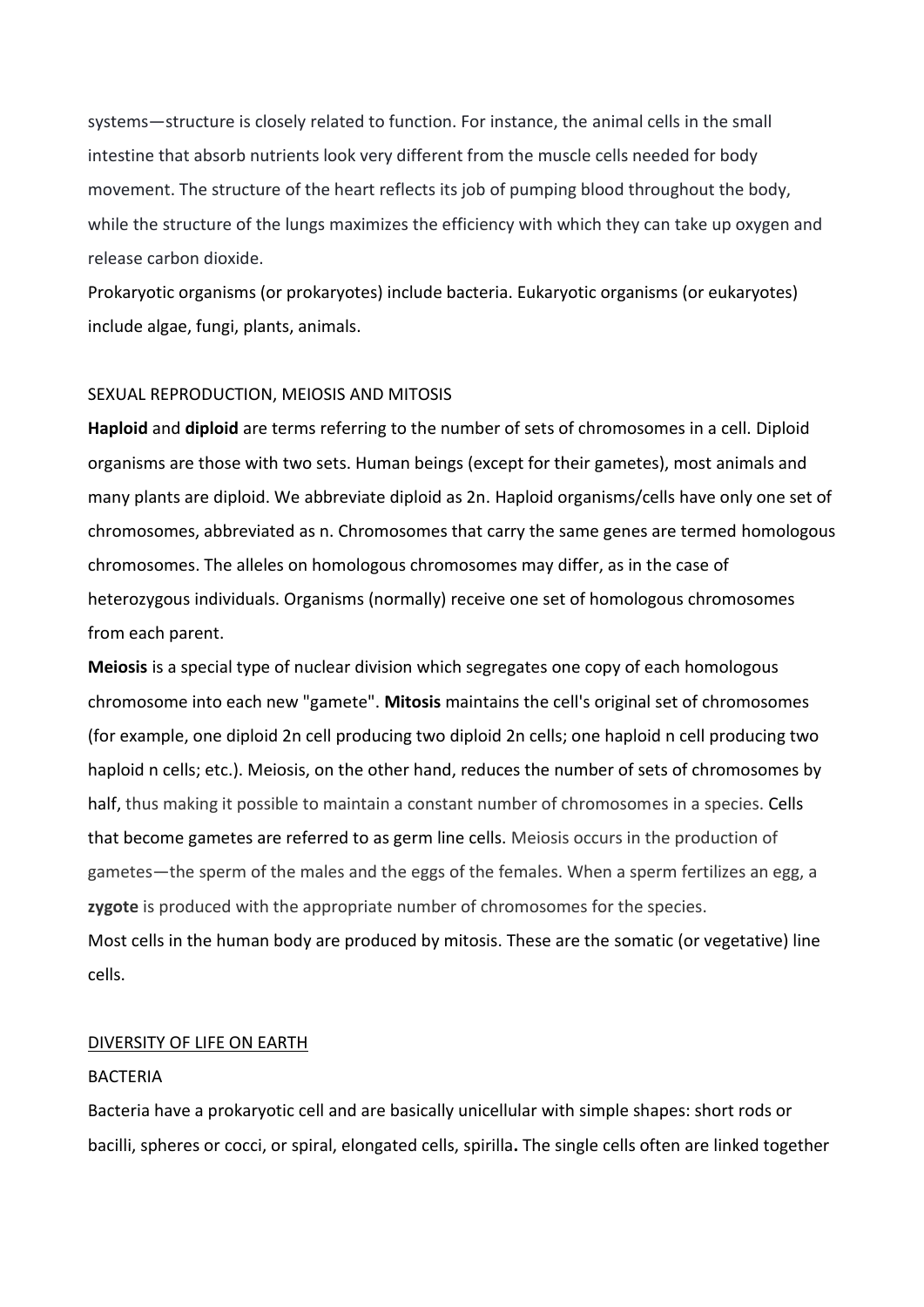into ribbon‐like filaments, or bead‐like chains of cells; some taxa form flat, sheet‐like colonies, others produce stalked, branching ones.

All except the mycoplasmas have a cell wall composed of disaccharides and peptides (amino acids) together with a unique compound not found in eukaryotes: peptidoglycan**.**

Actinobacteria are a group of bacteria. They encompass a wide range of morphologies from coccoid or fragmenting hyphal forms (e.g. Nocardia) to branching filaments (e.g. Streptomyces) that resemble the mycelia of fungi. Most actinobacteria are found in the soil, and they include some of the most common soil life, playing important roles in decomposition and humus formation. In hypogea, Streptomyces are able to colonize the surfaces despite the unfavourable conditions.

Cyanobacteria are a group of bacteria that obtain their energy through photosynthesis. Therefore, they are autotrophs, i.e. organisms that produce complex organic compounds (such as carbohydrates, lipids, and proteins) from simple substances. Cyanobacteria can be found in almost every terrestrial and aquatic habitat—oceans, fresh water, damp soil, temporarily moistened rocks in deserts, bare rock and soil, and even Antarctic rocks. Cyanobacteria often occur in association with algae. They form biofilms on rock surfaces that are deep or bright green under humid conditions and deep black when dry. In addition to the cell wall, there is a gelatinous matrix that permits the adhesion to the substrate. It is the cement that holds together the cells and form biofilms on the substrates.

#### PROTISTS

**Algae** are included in the Kingdom Protista. They are **eukaryotic and autotrophic** organisms. Terrestrial micro-algae form powdery patinas and gelatinous layers different in colour (green, grey, black, brown, orange). Algae include unicellular species – one single cell covers all the vital functions – as well as multicellular species. Unicellular species live isolated or form colonies of different shapes and structures. Algae widely differ in dimensions. Unicellular species are microscopic (≤ 10 μm) while multicellular organisms are mostly macroscopic and may reach a length of several meters in the marine forms. Many algae have a haploid dominated life cycle. The dominant phase is haploid, while the diploid phase is only a few cells (often only the single celled zygote). Many algae reproduce by mitosis. They can also undergo sexual reproduction.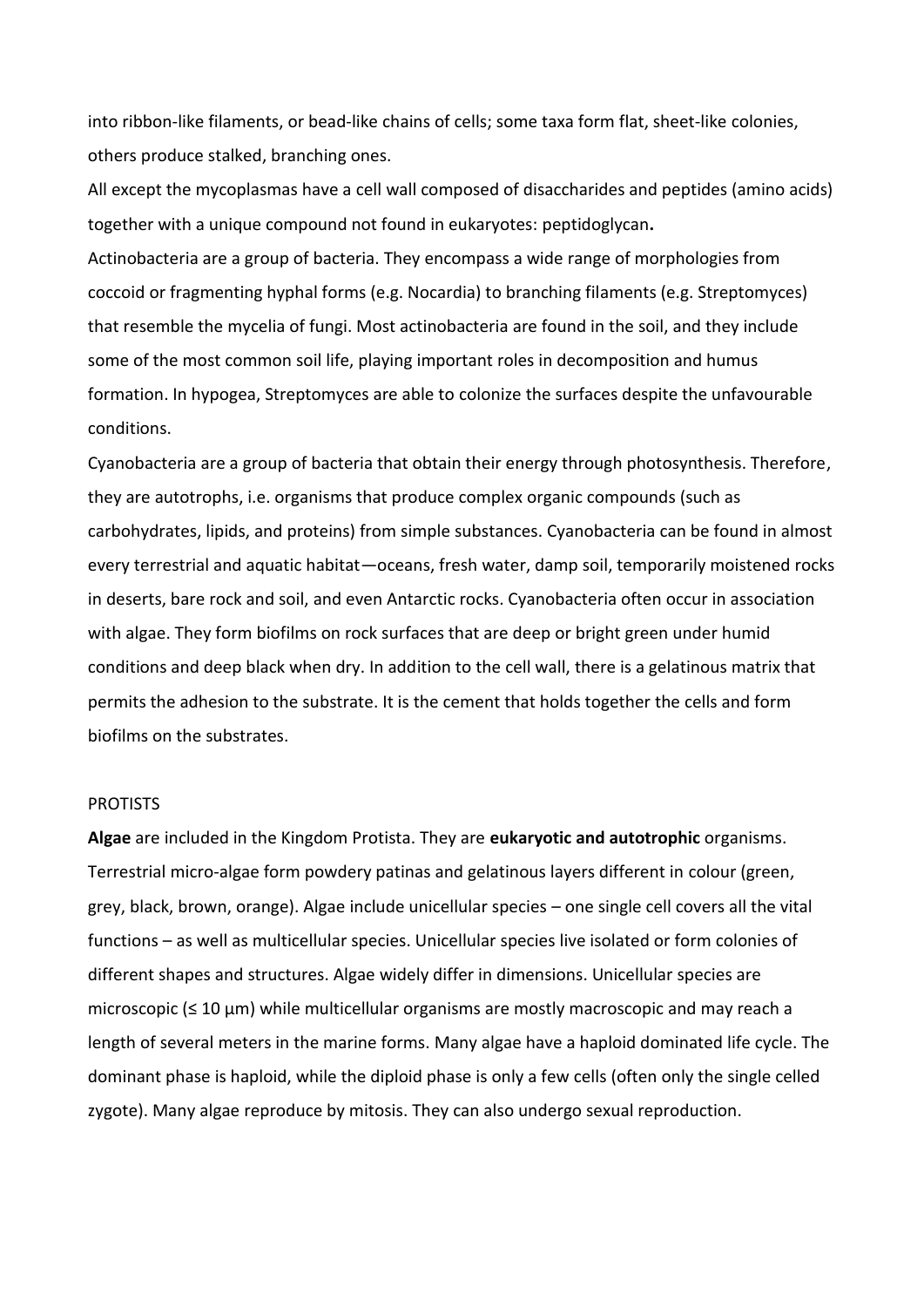#### FUNGI

The fungi (singular, fungus) are **heterotrophic eukaryotic** organisms which are classified as a Kingdom, Fungi, which is separate from plants, animals, protists, and bacteria. One major difference is that fungal cells have **rigid cell walls** that contain **chitin,** unlike the cell walls of plants and some protists, which contain cellulose, and unlike the cell walls of bacteria. Chitin is the polysaccharide that gives hardness to the external skeletons of lobsters and insects. Fungi are heterotrophs, i.e. organisms that rely solely on carbon fixed by other organisms for metabolism. They have different structures ranging from unicellular organisms to filamentous ones. Most are formed by **tiny branched filaments called hyphae** which originate from the germination of the **fungal spore**. The hyphae are cylindrical, thread-like structures 2–10 μm in diameter and up to several centimetres in length. The growth of hyphae leads to the development of a **mycelium**, an interconnected network of hyphae.

The fungi reproduce by spores, both asexual and sexual, and the details and structures of the sexual process separate the kingdom into four phyla. The z**ygote** is the only diploid phase in the life cycle; meiosis occurs shortly after the zygote is formed—hence the life cycle is an instance of zygotic meiosis. Nonmotile sexual and asexual **spores**—microscopic in size—are the common means of reproduction and the primary agents of fungal dispersal. Although they can withstand desiccation, they are killed by heat. Sexual spores often require a period of dormancy after they are formed, but asexual spores usually germinate and produce new hyphae whenever and wherever moisture is available. Among fungi, there are no female and male individuals, and no eggs and sperm. Physiological differences among the hyphae do exist, however, and result in different mating types; only compatible strains fuse. Haploid (*n*) gametes are produced by mitotic division from haploid (*n*) parent nuclei in specialized hyphae called gametangia**.** The predominant phase in the life cycle of fungi is haploid, the zygote is the only diploid cell in the entire cycle. This is called a zygotic life cycle.

### **LICHENS**

Lichens are organisms consisting of a **fungus (the mycobiont)** and a **photosynthetic partner (the photobiont or phycobiont)** growing together in a **symbiotic relationship**. The photobiont is usually either a green alga or a cyanobacterium. The morphology, physiology and biochemistry of lichens are very different from those of the isolated fungus and alga. They grow on tree barks, leaves and branches in rain forests, on bare rock, including walls and gravestones, and on exposed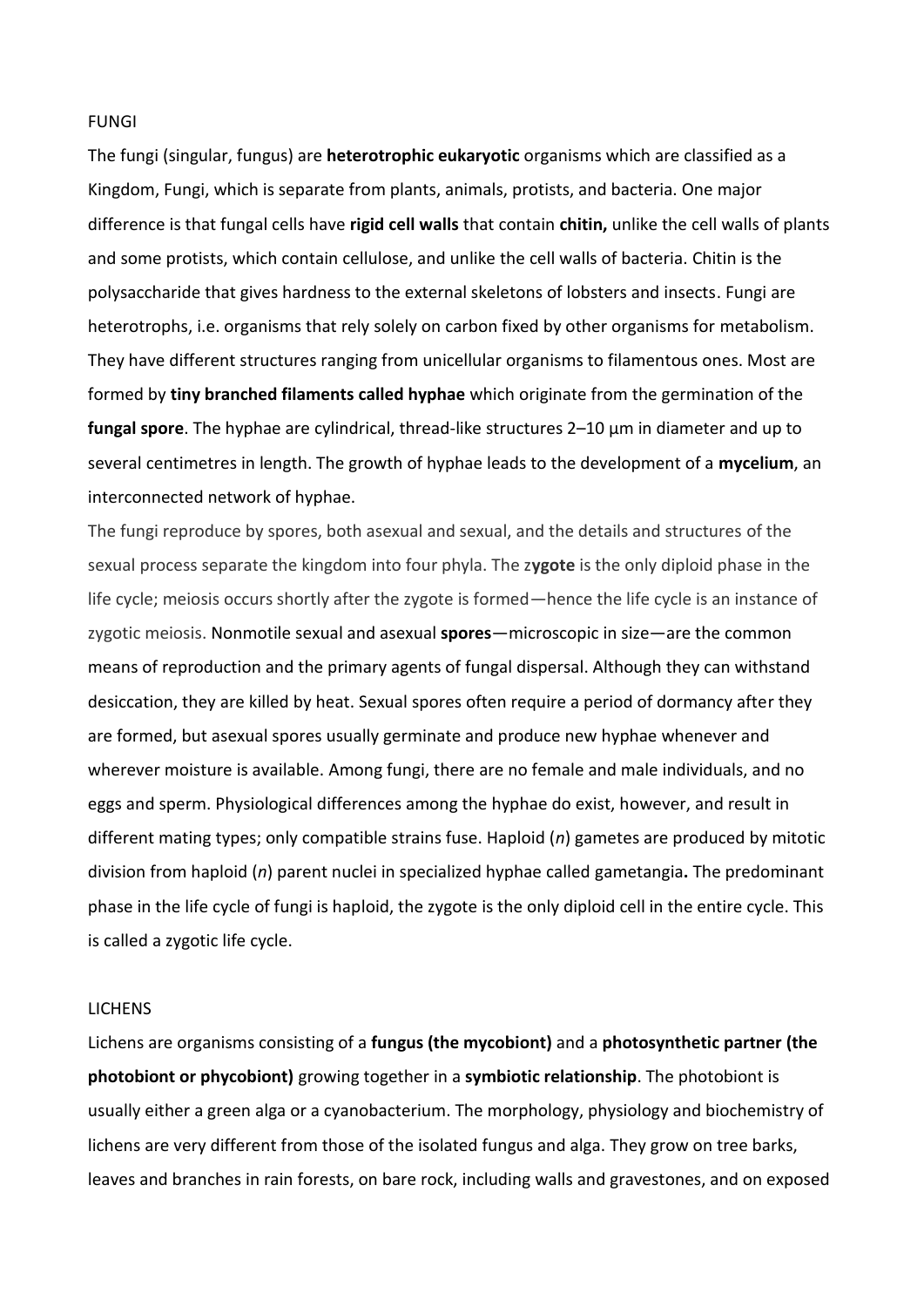soil surfaces. Lichens occur in some of the most extreme environments on Earth—arctic tundra, hot deserts, rocky coasts. The "plant body" of an individual lichen is called a **thallus**. Lichens are classified into three main growth forms. Crustose lichens form crusts that are tightly attached to the rocks, trees, or soils. Crustose lichens that grow immersed in rocks with only their fruiting bodies above the surface are called endolithic. Foliose lichens are somewhat leaf-like, composed of lobes. They are relatively loosely attached to their substrates, usually by means of rhizines. Their lobes have upper and lower sides and usually grow parallel to the substrate. Fruticose lichens are the most three-dimensional. They're usually round in cross section, and most are branched. They can be like little shrubs growing upward, or they can hang down in long strands. Nearly all lichens have an upper (or in the case of fruticose lichens an outer) cortex, which is a dense, protective skin of fungal tissue. Below that there is a photosynthetic layer (the photobiont). Then there is a layer of loose hyphae of the lichen fungus (the mycobiont), called the medulla. Some foliose lichens have a lower cortex. Crustose lichens never have a lower cortex, their medulla attaching firmly to the substrate.

The mycobiont produces the fruiting bodies, which are spore-producing structures. The most common kind of fruiting body is the apothecium (plural, apothecia), which is generally shaped like a disc, usually with a rim around the edge.

#### **BRYOPHYTES**

**Bryophytes are non-vascular plants**. Bryophytes are distinguished from tracheophytes by two important characters. First, in all bryophytes the ecologically persistent, photosynthetic phase of the life cycle is the haploid, gametophyte generation rather than the diploid sporophyte; bryophyte sporophytes are very short-lived, are attached to and nutritionally dependent on their gametophytes and consist of only an unbranched stalk, or seta, and a single, terminal sporangium. Second, **bryophytes never form xylem tissue**, the special lignin- containing, water-conducting tissue that is found in the sporophytes of all vascular plants. Modern studies of cell ultrastructure and molecular biology confirm that bryophytes comprise three separate evolutionary lineages, which are today recognized as mosses, liverworts and hornworts.

Of the three phyla of bryophytes, greatest species diversity is found in the mosses, with up to 15,000 species recognized.

Mosses are small, soft plants, typically 1–10 cm tall, that grow closely packed together in mats or cushions on rocks, soil, or as epiphytes on the trunks and leaves of forest trees. They have no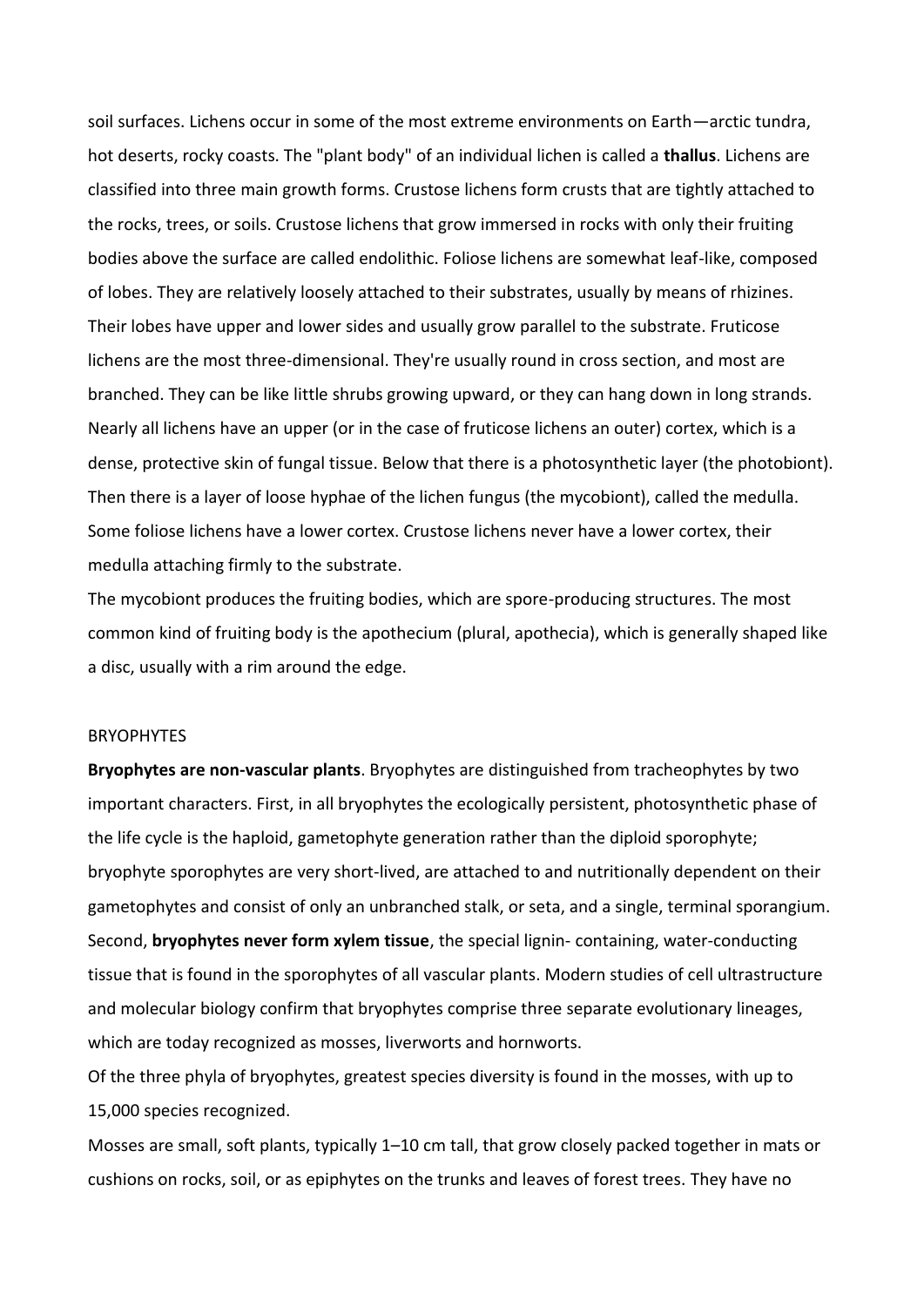vascular tissue or wood to lend them structural support, nor do they have large leaves or showy cones or flowers. Their simple leaves cover the thin wiry stems. This does not mean that mosses are not important; in fact, mosses play important roles in reducing erosion along streams, water and nutrient cycling in tropical forests, and insulating the arctic permafrost. They commonly grow in damp or shady locations. They do not have proper roots but have threadlike rhizoids that anchor them to the substrate. Water and mineral nutrients required for the moss to grow are absorbed, not by the rhizoids, but rather by the thin leaves of the plant as rain water washes through the moss cushion.

**Mosses reproduce through spores**. A moss begins its life cycle when haploid spores, which are produced in the sporophyte capsule, land on a moist substrate and begin to germinate. From the one-celled spore, a highly-branched system of filaments, called the protonema, develops. Cell specialization occurs within the protonema to form a horizontal system of reddish-brown, anchoring filaments, called caulonemal filaments and upright, green filaments, called chloronemal filaments. Each protonema, which superficially resembles a filamentous alga, can spread over several centimetres to form a fuzzy green film over its substrate. As the protonema grows, some cells of the caulonemal filaments specialize to form leafy buds that will ultimately form the adult gametophyte shoots. Numerous shoots typically develop from each protonema so that, in fact, a single spore can give rise to a whole clump of moss plants. Each leafy shoot continues to grow apically, producing leaves in spiral arrangement on an elongating stem.

#### PLANTS

**Vascular plants** have vascular tissues which circulate substances through the organism. This feature allows them to evolve to a larger size than non-vascular plants, which lack these specialized conducting tissues and are therefore restricted to relatively small sizes. The vascular system is composed of two types of specialized tissue: **xylem** and **phloem**. Xylem conducts water and minerals upward from the roots of a plant, while phloem transports sugars and other nutrients from the leaves to the other parts of the plant. Both xylem and phloem are distributed throughout the plant. **Vascular plants produce either seeds or spores**. Plants like fir trees are **gymnosperms**; flowering plants are **angiosperms** and make up the largest segment of plants on earth today.

Plant life cycles have two sequential phases that are termed alternation of generations. The sporophyte phase is "diploid" and is that part of the life cycle in which meiosis occurs. The